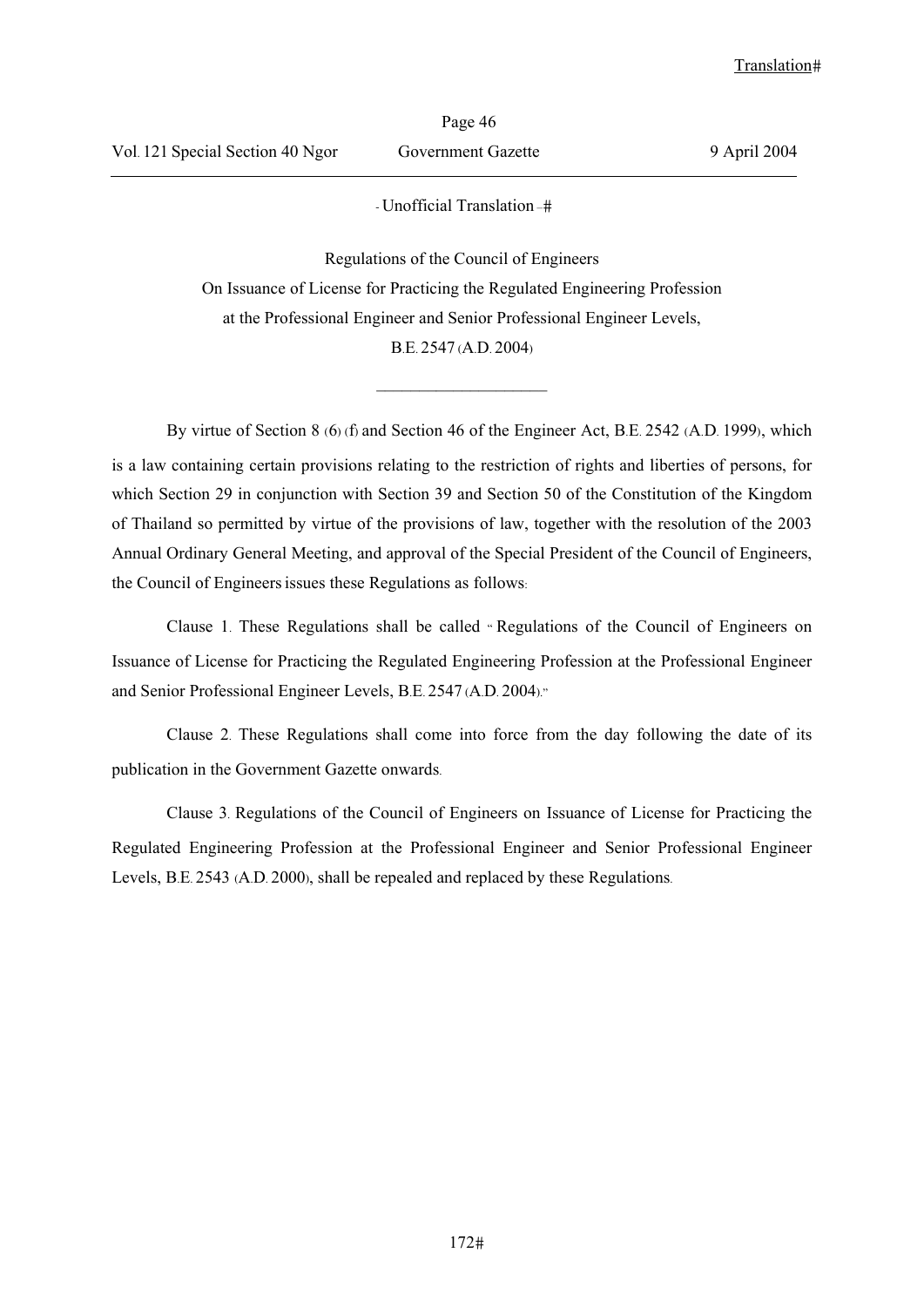Clause 4. An applicant for license of regulated engineering profession practitioner at the professional engineer level shall fill the application form designated by the Board of the Council of Engineers and submit the completed form to Chief of the Council of Engineers Office along with supporting documents and evidence and in a manner described below:

(1) A list showing achievements and quantity of engineering works carried out by the applicant after being granted a license at the associate engineer level for a period of not less than three years and having accumulated experience in practicing the engineering profession. Such list shall be endorsed by signature of an engineer of the professional engineer level of higher practicing the engineering profession in the same field and discipline with the applicant;

(2) The Council of Engineers shall appoint a subcommittee or specialists in relevant fields of engineering profession to consider the achievements made and quantity of works as well as to conduct a knowledge, experience and competence test. After the applicant has passed the test, a license to practice the regulated engineering profession at the professional engineer level shall be issued; and

(3) The knowledge, experience and competence test shall be established by the Regulations of the Board of the Council of Engineers on the knowledge testing at the professional engineer level.

Clause 5. An applicant for license of regulated engineering profession practitioner at the senior professional engineer level shall fill the application form designated by the Board of the Council of Engineers and submit the completed form to Chief of the Council of Engineers Office along with supporting documents and evidence and in a manner described below:

(1) A list showing works achieved and quantity of engineering works carried out by the applicant after being granted a license at the professional engineer level for a period of not less than five years and having accumulated experience in practicing the engineering profession. Such list shall be endorsed by signature of an engineer of the senior professional engineer level of higher practicing the engineering profession in the same field and discipline with the applicant;